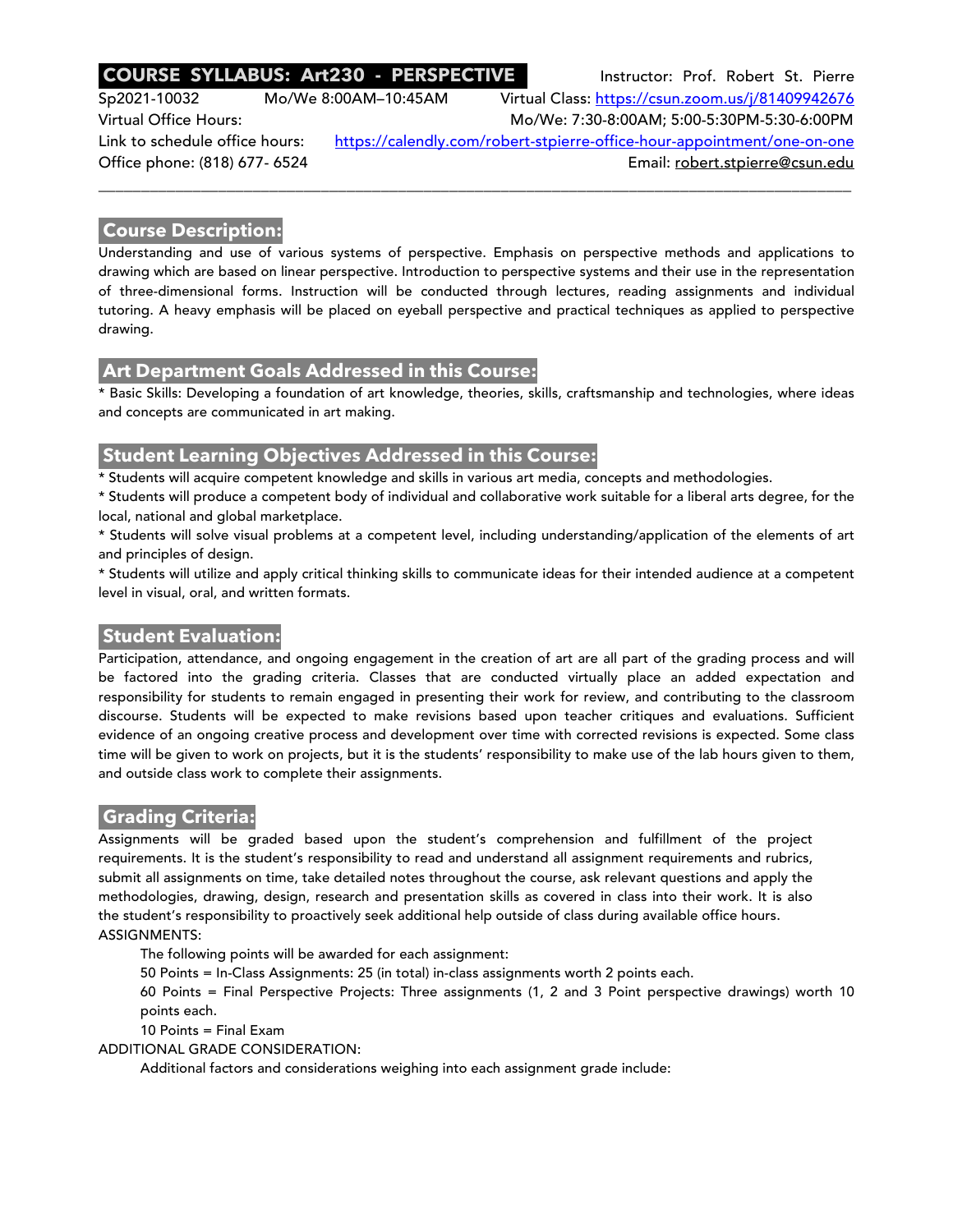- PROCESS AND APPLICATION: Approach in the artistic process including creative, design and technical application, gathering reference photos, submitting assignments that adhere to assignment outline requirements and submission guidelines.
- STUDENT ENGAGEMENT: Participation in class critiques and discussions.

## **Grading:**

Grading is in accordance with university policy: A, A-, B+, B, B-, C+, C, C-, D+, D, D-, and F

A=Outstanding, B=Good, C=Average, D=Unsatisfactory, F=Failure

 $A = 94 - 100$ ,  $A = 90 - 93$ ,  $B = 87 - 89$ ,  $B = 83 - 86$ ,  $B = 80 - 82$ ,  $C = 77 - 79$ ,  $C = 73 - 76$ ,  $C = 70 - 72$ ,  $D = 72$  $67 - 69$ ,  $D = 63 - 66$ ,  $D = 60 - 62$ ,  $F = 0 - 60$ 

Grades are always accessible to students through Canvas throughout the semester where students are strongly encouraged to access, review and monitor their grades throughout the semester. Non-original work is considered plagiarism and can result in an automatic failure for that project.

## **Late Work:**

Meeting deadlines is essential in any professional industry and it is the responsibility of each student to ensure they understand and meet all deadline obligations. It is the student's responsibility for monitoring Canvas for assignment requirements, assignment rubrics, deadlines and current grade status throughout the semester. Students are urged to read and familiarize themselves with each assignment and rubrics details once the assignment is issued and are encouraged to address any questions they may have to help ensure they're successfully meeting the objectives and deadlines. Assignments that fail to meet the initial scheduled deadline will be subject to a full letter-grade drop and assignments submitted 7days (168 hours) after the originally posted deadline would be subject to an additional penalty of zero or an "F" grade. All assignments, regardless whether they've received a zero grade, must be fully completed to meet the full assignment requirements and submitted no later than the end of the semester. A student may potentially avoid a drop in an assignment grade on condition that the student make prior arrangements and present their argument, one week before the established deadline, and that such condition has been approved by the instructor.

#### **Assignment Delivery:**

There are three types of assignments in this course including; *In-Class Assignments* (25), *Final Perspective Drawings* (3), and the *Final Exam*. The *In-Class Assignments* will be reviewed and checked off throughout the semester and a single PDF file composite of all 25 assignments will be uploaded by each student to a designated Box folder at the end of the semester. The *Final Perspective Drawings* assignments will be issued through Canvas and must be uploaded and submitted on Canvas, adhering to the assignment requirements and submission guidelines, for review and grade consideration. All assignment submissions must adhere to the specific file type i.e. JPG, PDF, etc. which will be specified on each assignment on Canvas. Submissions that fail to adhere to the proper file type will be rejected by Canvas. Students will be provided with specific naming conventions, which they will be expected to copy, paste and use as their file name for their submissions. Assignments with incorrect naming conventions will be subject to a grade penalty. In-class demonstrations will be presented using digital technology and software programs. Students are strongly encouraged to incorporate digital technology into their work methodologies. Students who elect to work traditionally may do so, however, all artwork must be digitally scanned, if necessary, properly composited and comply with specific uploading procedures for grade consideration. Students who elect to manually scan their work must consult with the professor for unique preparation and submission instruction one week in advance of the submission deadline. All students are expected to be fully engaged during designated class times, where time will be allocated for review and comments on their work. It is not appropriate and unreasonable for students to email the instructor their assignments outside of the designated class time or office hours. Students interested in feedback must proactively seek feedback during class time or during the available office hours. Revisions must be submitted to a designated BOX folder, which will be provided by the faculty and must be accompanied by a document summarizing the changes. The revisions and the summary document must be received no later than the last day of formal instruction scheduled for the class.

## **Attendance Policy:**

Student attendance is critical and mandatory for a passing grade for this class. This studio course requires attendance, actual work in class and a minimum of 3 or more hours of homework/lab time outside of class each week. Attendance will be taken at the beginning of each class. Students unaccounted for when roll is called assume full responsibility for notifying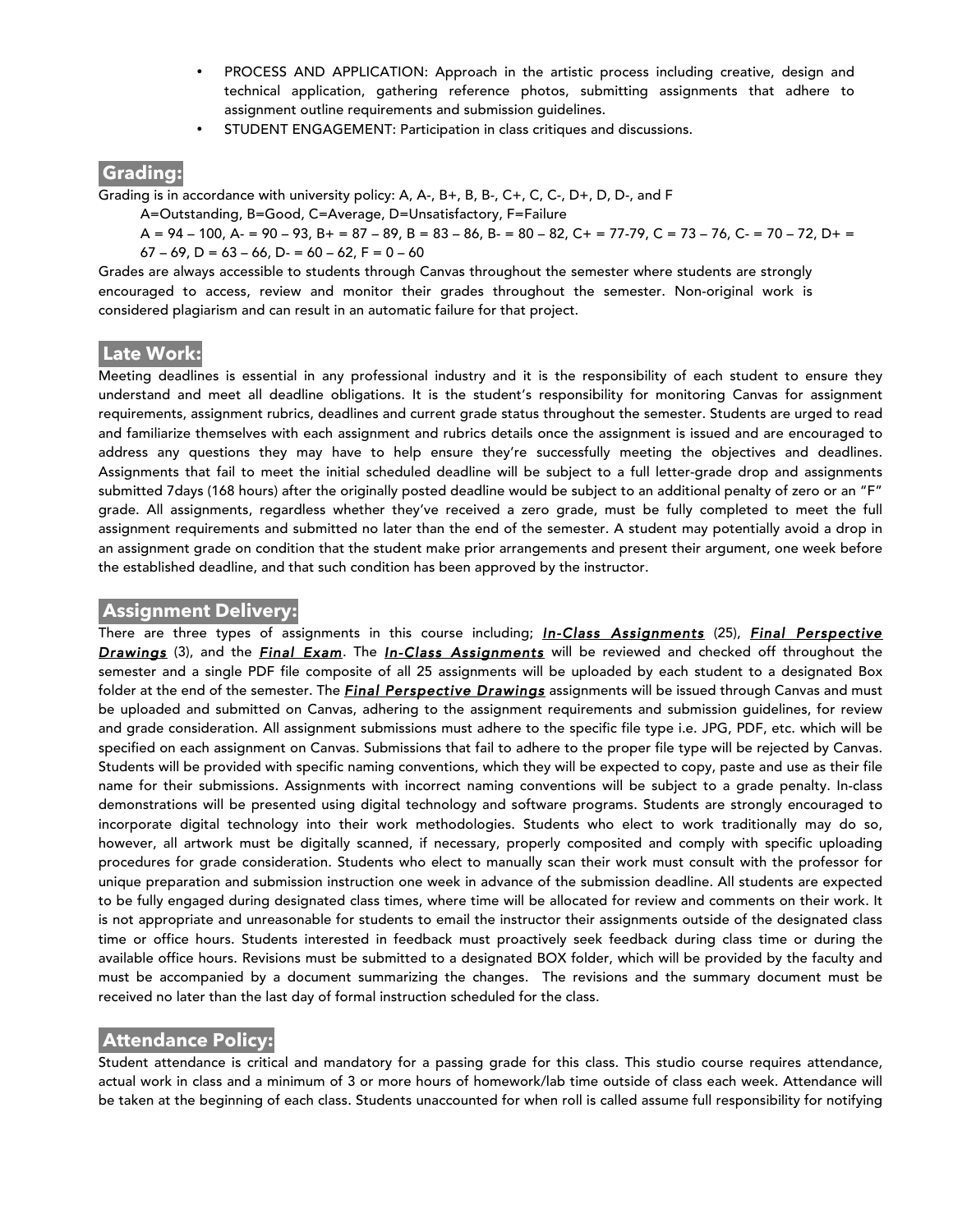the instructor of their arrival. Students must inform the faculty of their late arrival in order to get credit for their attendance. If the class is being conducted remotely, the student is required to communicate to the instructor using the chat feature or through their microphone prior to the end of the class at which time they'll be marked accordingly. Given the busyness of the class and the faculty engagement with other students, a chat message may be missed by the instructor and it is therefore the responsibility of the late student to get clear and unambiguous confirmation and acknowledgement from the faculty of their presence prior to exiting the class. The instructor assumes no responsibility for proactively identifying and marking students who arrive late as present. Once class has ended, the attendance sheet will not be amended. Out of professional courtesy, any student who anticipates missing class(s) is responsible for contacting the instructor prior to the scheduled class. Students are allowed a total of three absences without any negative impact on their grade. Beyond the three unexcused absences any student wishing to have additional missed classes excused must provide and submit evidence for each additional full or partial class missed. Each request must be accompanied by a document or signed legal authority such as a doctor, court system, etc. The instructor has ultimate discretion in granting any absence as excusable. Students are urged to be extremely judicious when deciding whether to miss a class. Missing any class may not exempt any student from submitting required assignments and adhering to established deadline. This class will strictly adhere to the following attendance policy:

• Each student is entitled to three excused absences, per semester, without penalty.

• Each subsequent unexcused absence, that which exceeds the allowable three, shall result in an incremental ½ letter-grade drop in the student's overall final grade. For example: An potential "A" final course grade, with one unexcused absence, could result in a drop to an "A-". A potential "B" final course grade, with two unexcused absences could result in a drop to "B-". A potential "C" final course grade with three unexcused absences could result in a drop to "C-". A potential "D" final course grade, with four unexcused absences, could result in a drop to a "D-" course grade, etc.

- Depending upon the circumstance, a document, note, or evidence of absence may not necessarily excuse the student beyond the allowable three.
- If illness results in excessive absences, a medical withdrawal from the course may be recommended.
- Every two late arrivals or departures, or combination thereof, from class will qualify as one unexcused absence. At the time when attendance is taken, students who are unaccounted for will be marked as late.

## **Missed Class Policy:**

The amount of material covered in this course will be substantial. Students who miss any in-class lectures, handouts and/or assignments will risk jeopardizing their final grade. Lectures and demonstrations cannot and will not be repeated for individual students. Students who miss a class are required to contact another classmate enrolled in this course to assess any missed information or material covered and are requested to proactively complete any missed work outside the scheduled class time. All material covered during class will be posted on Canvas for students to access and review. Additionally, students are strongly encouraged to schedule an office hour appointment to review and discuss any missing assignment(s).

## **Office Hours:**

Students are strongly encouraged to proactively seek out and participate in faculty office hours. Students who wish to schedule an office hour are encouraged to do so by reserving a time using this link calendly.com/robertstpierre-office-hour-appointment. During virtual class instruction, all office hours will be held online via Zoom. Students are requested to come prepared to their office hour.

#### **Student Behavior/Professional Deportment:**

In the classroom/lab, students are expected to practice professional behavior and treat other students, lab techs and faculty with respect and cooperation. Academic dishonesty is a serious offense for which a student may be expelled, or suspended from the university and will receive a failing grade for that assignment. Multiple academic infractions may result in a failing grade for the class. Academic dishonesty includes cheating, fabrication, academic dishonesty, copying or tracing in any part, and plagiarism. A student found to be committing academic dishonesty would be reported to the Office of the Vice President for Student Affairs for penalty assessment. The student code of conduct can be found on page 586 of the University Catalog or on the CSUN website:

http://www.csun.edu/studentaffairs/pdfs/standards\_student\_conduct.pdf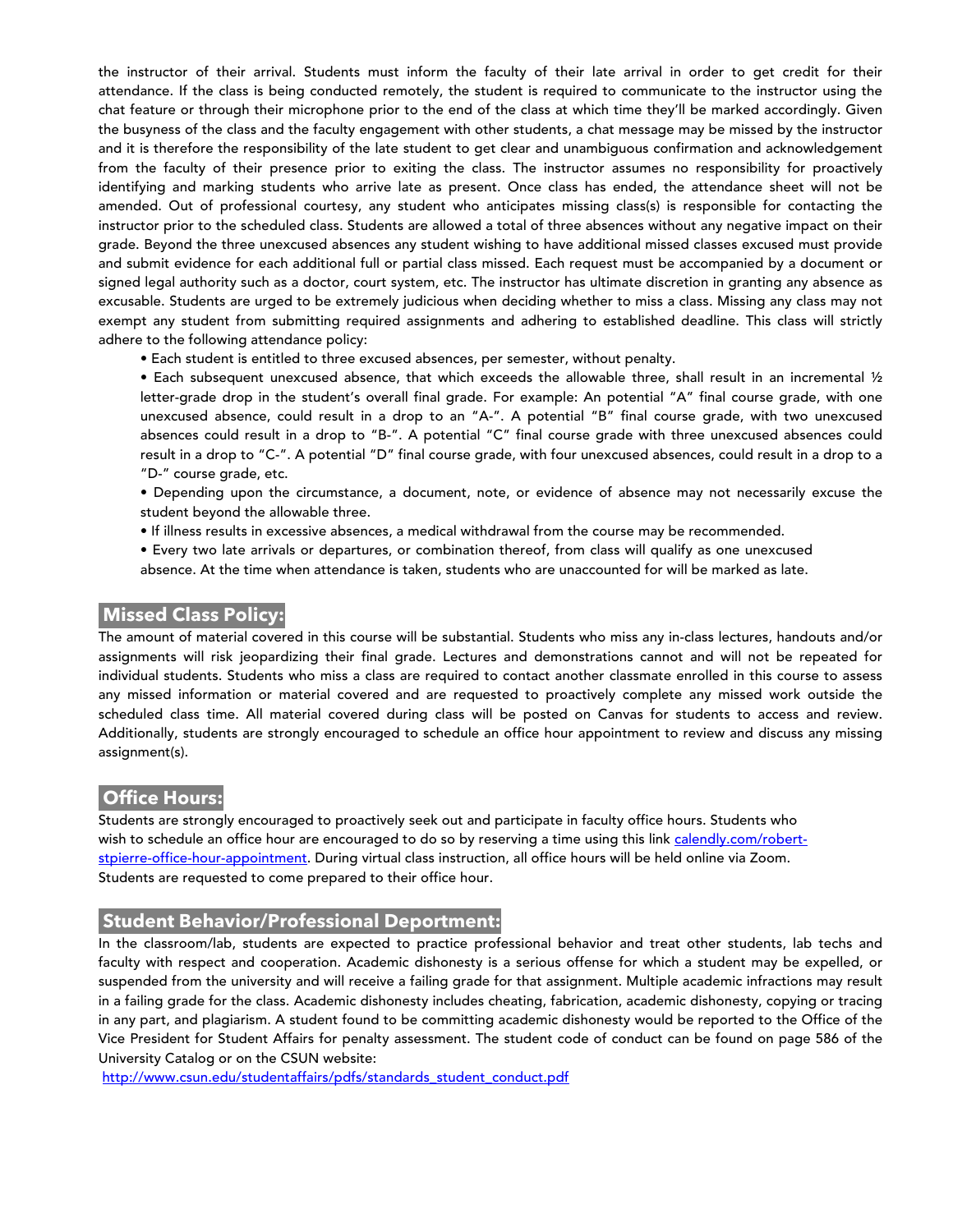#### **Classroom Rules:**

- Students are expected to be present and attentive throughout the entirety of the class.
- For remote/virtual classes students will be called upon randomly to participate and it is a reasonable expectation that the students will be present, aware, and prepared to engage in the topic and conversation.

• For remote/virtual classes students will be called upon randomly to share their work for review and constructive critique.

• Cell phones must be turned off or put on vibrate. Talking on the phone or texting in class is a distraction and is prohibited.

• In a physical classroom, wearing headphones while in the class are not allowed in class without the expressed permission of the faculty.

• Students working on anything unrelated to this course during this dedicated class time is not permitted, and will be considered unprofessional behavior.

## **Time Management:**

Time management is a critical and necessary skill set that all students must learn, embrace and apply on their path to success and toward becoming a working professional. Students must adopt and employ time management skills in order to appropriately manage their schedules and successfully meet their deadlines while mitigating stress. No student should expect to receive special and preferential treatment or favoritism over any other student as this demonstrates a bias, which will be considered unfair to other classmates who meet the assignment and deadline requirements. Here are a few resources for assisting in time management.

- https://www.purdueglobal.edu/blog/student-life/time-management-busy-college-students/
- https://www.rasmussen.edu/student-experience/college-life/time-management-tips-college/
- https://youtu.be/qYphnJZSUVU
- https://youtu.be/Sc3qbg4uKUk
- https://youtu.be/rUO8Qvcs7cY

# **Special Needs:**

Students with disabilities must register with the Center on Disabilities at the beginning of the class and are required to complete a service agreement. Staff within the Center will verify with the instructor the existence of a recognized disability based on the documentation provided and approved accommodations. Students who are approved for test-taking accommodations must provide to their faculty, either physically or via email, an Alternative Testing Form signed by a counselor in the Center on Disabilities prior to making testing arrangements. The Center on Disabilities is located in Bayramian Hall, room 110. Staff can be reached at 818 677-2684.

# **Emergency Final Exam Contingency Plan:**

In case there's an unforeseen, or unexpected event that prevents the issuance of any scheduled in-class exams, students are advised to anticipate and prepare to take the exam using one of the two alternative options listed below.

- \* Online exam using Canvas or by an alternative digital means.
- \* Substitute in-class exam via an off-campus activity/project.

Students are responsible to stay abreast on any CSUN and/or faculty announcements and developments, which will be sent to you through email, text or through the Canvas announcements.

# **Required Supplies and Equipment:**

A working desktop or laptop computer

A working and stable Internet service

Graphics Tablet or Cintiq-like graphics device

#### Photoshop or a similar graphics program

USB Flash Drive

\* NOTE: Students who elect to work traditionally are expected and required to acquire the following materials: \* Drafting tools:

- \* 18" minimum ruler
- \* 10" triangles: 45-45 and 30-60 degree, not with beveled edges
- \* 24" minimum metal T-square
- \* Adjustable triangle